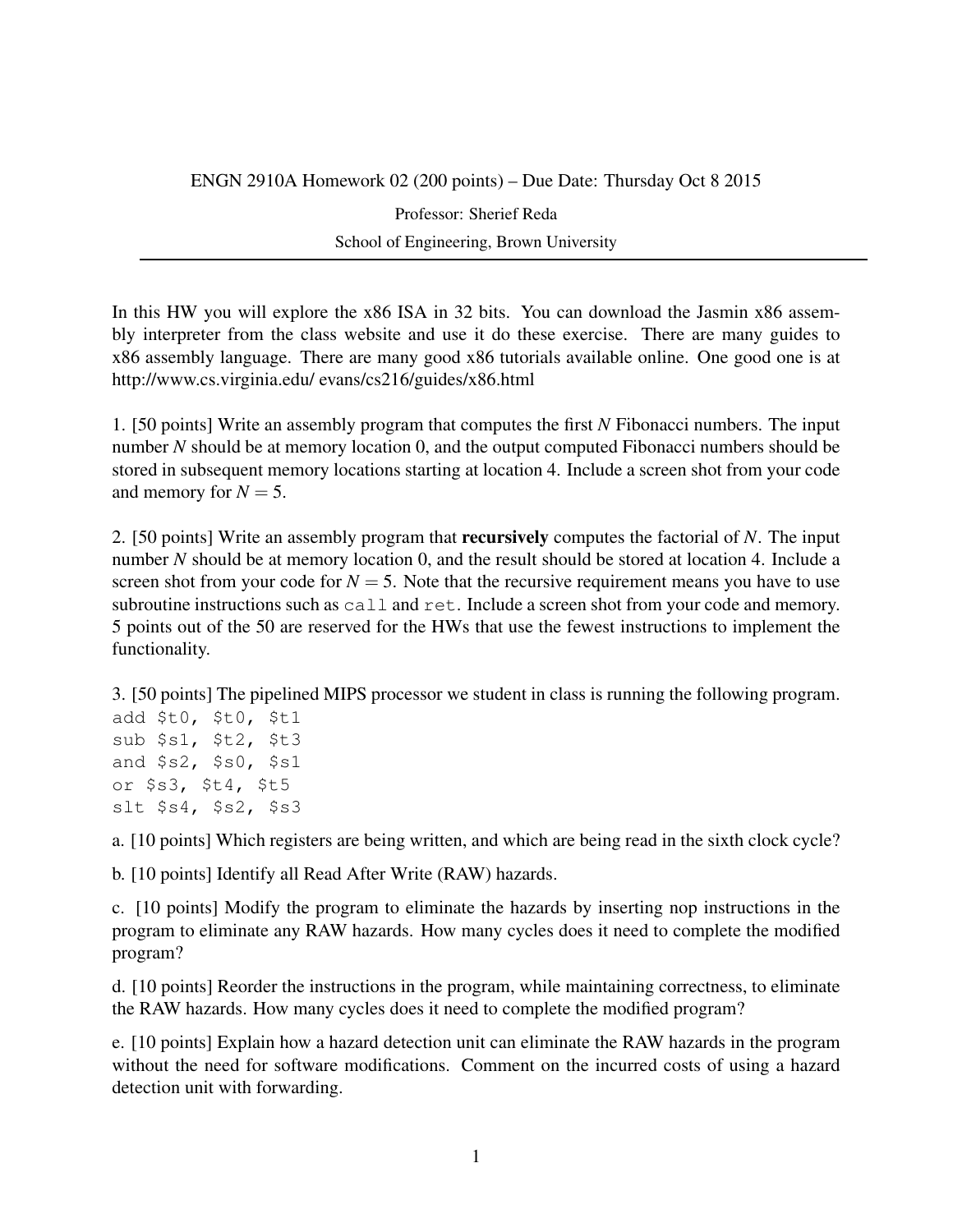4. [from Debois *et al.* – 50 points] Consider the non-pipelined implementation of a simple processor that executes only ALU instructions in the figure. The simple microprocessor has to perform several tasks. First, it computes the address of the next instruction to fetch by incrementing the PC. Second, it uses the PC to access the I-cache. Then the instruction is decoded. The instruction decoder itself is divided into smaller tasks. First, it has to decode the instruction type, Once the opcode is decoded, it has to decode what functional units are needed for executing the instruction. Concurrently, it also decodes what source registers or immediate operands are used by the instruction and which destination register is written to. Once the decode process is complete, the register file is accessed (the immediate data are accessed from the instruction itself) to get the source data. Then the appropriate ALU function is activated to compute the results, which are then written back to the destination register. Note that the delay of every block is shown in the figure. For instance, it takes 6 ns to access I-cache , 4 ns to access register file, etc.



a. Generate a 5-stage (IF, ID1, ID2, EX, WB) pipelined implementation of the processor that balances each pipeline stage, ignoring all data hazards. Each sub-block in the diagram is a primitive unit that cannot be further partitioned into smaller ones. The original functionality must be maintained in the pipelined implementation. In other words, there should be no difference to a programmer writing code whether this machine is pipelined or otherwise. Show the diagram of your pipelined implementation.1